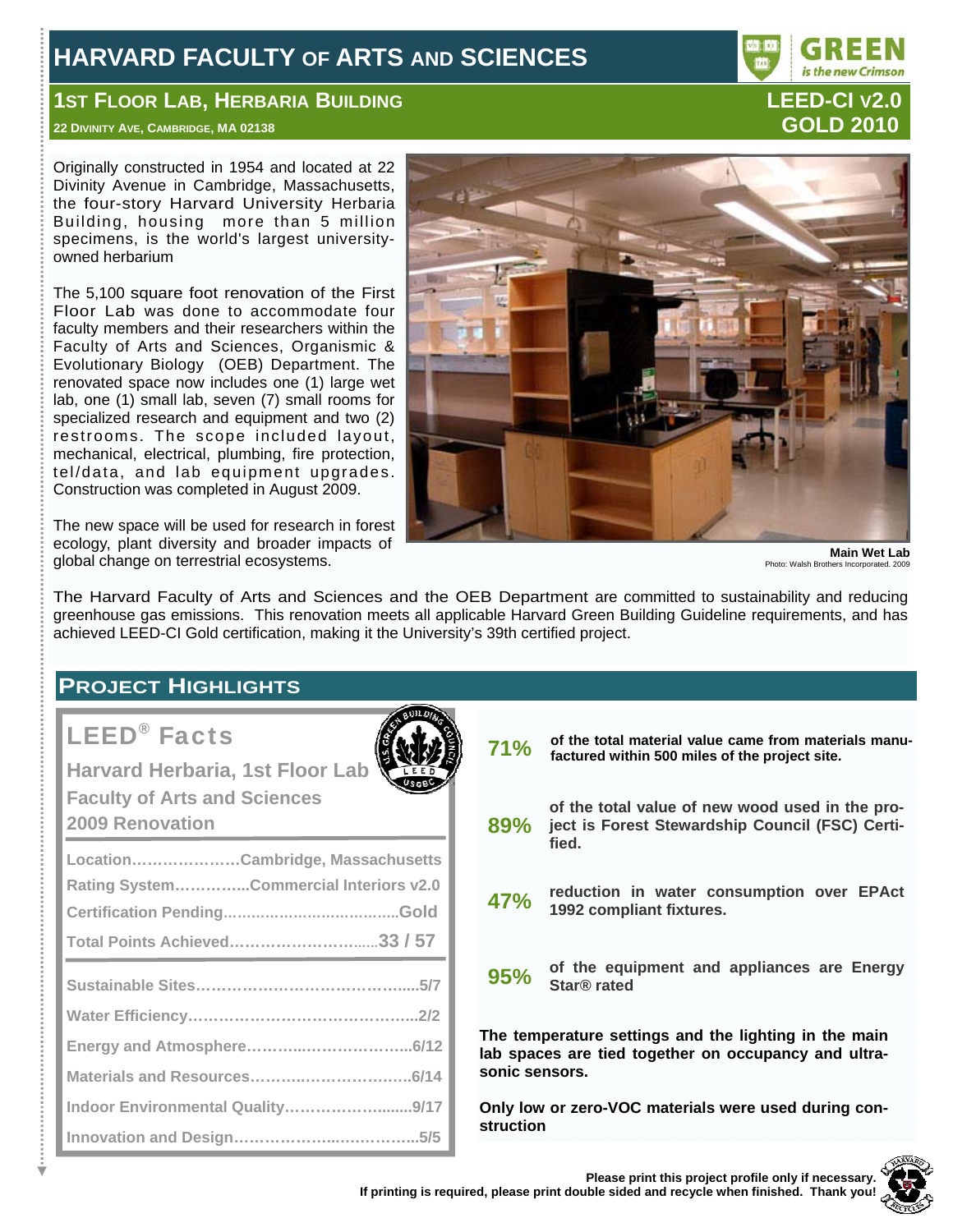# is the new Crimson

# **PROJECT OVERVIEW**





# **PROJECT TEAM**

| Owner                                      | Harvard Faculty of Arts and Science                                             |
|--------------------------------------------|---------------------------------------------------------------------------------|
| <b>Project</b><br><b>Manager</b>           | Casali Group, Inc.                                                              |
| <b>Architect</b>                           | Hecht & Associates Architects, Inc.                                             |
| Contractor                                 | Walsh Brothers, Incorporated                                                    |
| Lighting<br><b>Engineer</b>                | R.W. Sullivan Engineering                                                       |
| <b>HVAC</b><br><b>Engineer</b>             | <b>Exergen Corporation</b>                                                      |
| <b>Commissioning</b><br>Agent              | <b>Augustus Engineering Services</b>                                            |
| <b>Sustainability</b><br><b>Consultant</b> | Harvard University, Office for Sustainability<br><b>Green Building Services</b> |

**Corridor-POST-Construction** 

**LEED Project Boundary** 





Ý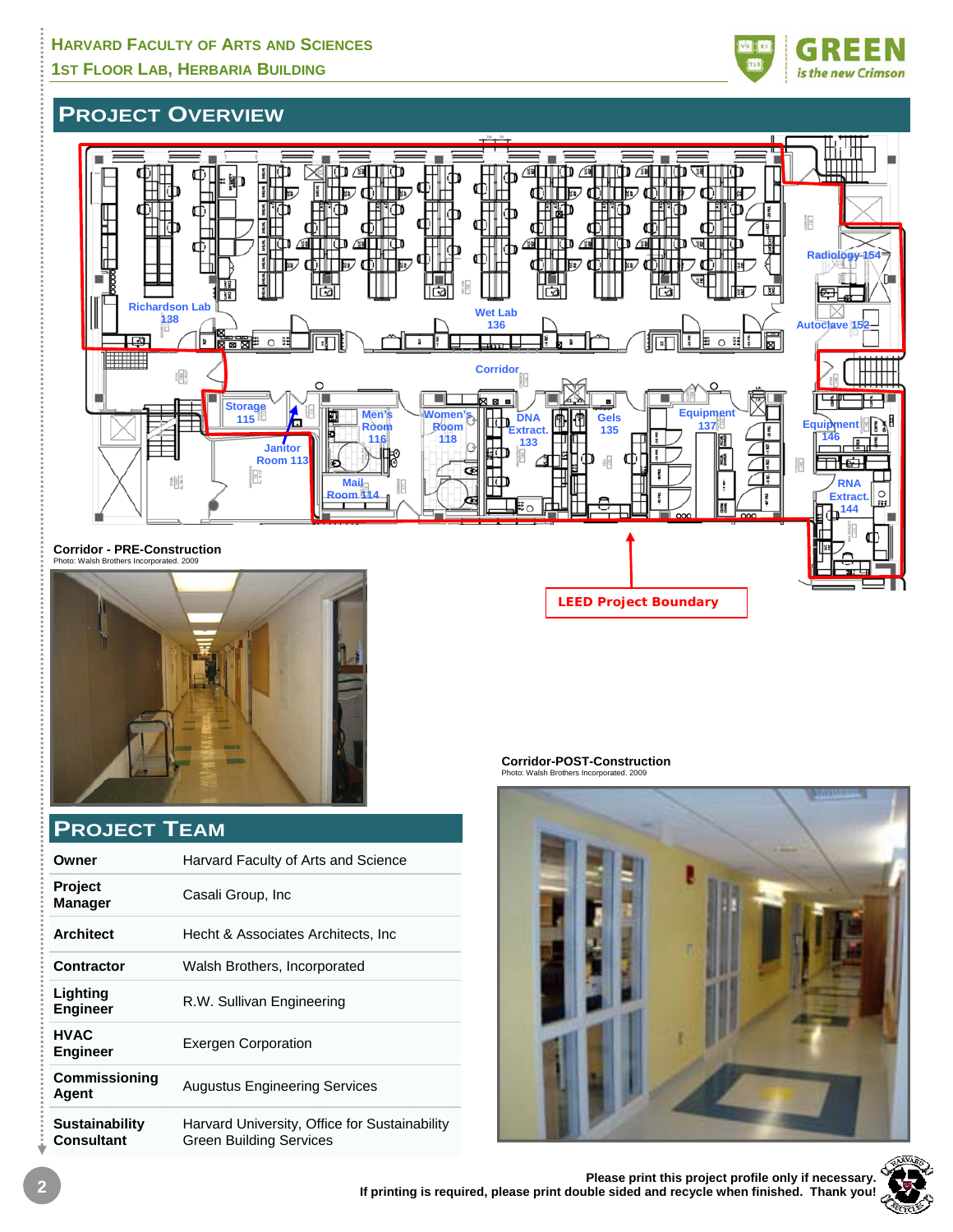

# **SITE**



- $\triangleright$  To encourage alternatives to driving, all occupants have access to Harvard's comprehensive *CommuterChoice Program*, which provides incentives, such as discounts, for all modes of alternative transportation as well as carpooling and fuel efficient vehicles. The Program is promoted through informational kiosks in building common areas and an extensive website. (www.commuterchoice.harvard.edu)
- $\triangleright$  The building is located within walking distance to the Harvard Square MBTA stop, several bus lines, and the Harvard University Shuttle.
- $\triangleright$  The Herbaria provides bicycle racks adjacent to the building and shower and changing facilities are located on the 3rd floor.
- $\triangleright$  The building is located in a dense urban area with several services, which allows occupants to walk and easily access amenities such as restaurants, banks, churches,

and retail stores.



**Bike Racks at the Herbaria Building entrance Photo: Jessica Eisenman Parks. Harvard Office for Sustainability.** 

#### **Herbaria Building 22 Oxford Street, Cambridge, Massachusetts**

# **WATER EFFICIENCY**

The Herbaria First Floor Lab LEED Boundary includes the renovation of two bathrooms. Per project specifications, only water efficient fixtures were installed, which **reduces domestic water consumption by 47% over standard EPAct 1992 fixtures.** This is the equivalent of saving over 80,000 gallons per year.

| Differences in the Flush & Flow Rates for EPAct 1992 Standard Fixtures<br>and the fixtures installed for the Herbaria First Floor Lab Project |                                                         |                                                             |  |  |  |  |
|-----------------------------------------------------------------------------------------------------------------------------------------------|---------------------------------------------------------|-------------------------------------------------------------|--|--|--|--|
| <b>Fixture Type</b>                                                                                                                           | Herbaria 1st Floor Lab<br><b>Flush &amp; Flow Rates</b> | <b>EPAct 1992 Standard</b><br><b>Flush &amp; Flow Rates</b> |  |  |  |  |
| Water Closet [GPF]                                                                                                                            | Dual-Flush<br>1.6 & 1.1                                 | 1.6                                                         |  |  |  |  |
| Urinal [GPF]                                                                                                                                  | 0.125                                                   | 1.0                                                         |  |  |  |  |
| Bathroom Sink [GPM]                                                                                                                           | 0.5                                                     | 2.5                                                         |  |  |  |  |
| Shower [GPM]                                                                                                                                  | 1.5                                                     | 2.5                                                         |  |  |  |  |
| GPF - Gallons Per Flush                                                                                                                       | <b>GPM - Gallons Per Minute</b>                         |                                                             |  |  |  |  |

**FIXTURES IN HERBARIA PROJECT SCOPE**



Water-Saving Dual-Flush Handle UP for #1 **SLOAN** 



**TOTO® TEL5LSC-10**  0.5 GPM Sensor Faucet, Standard Spout, EcoPower™ Self-Generating System

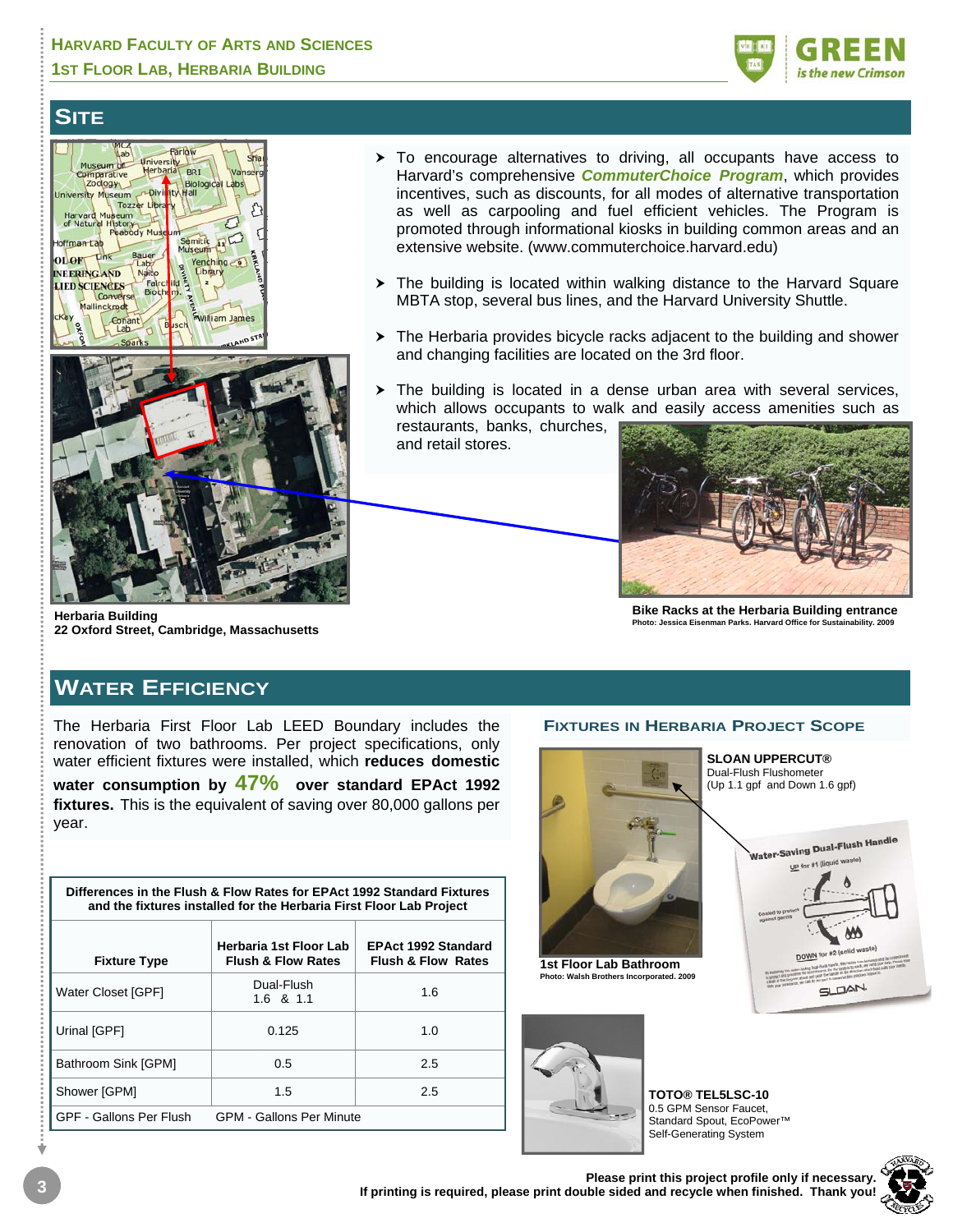# **ENERGY EFFICIENCY**

FAS has committed, along with the larger Harvard University, to reduce greenhouse gas emissions 30% below 2006 levels by 2016, inclusive of growth. To this end, energy efficiency was one of the primary sustainability-related goals in this renovation project.

#### **Mechanical Systems**

- **h Building Automation System:** All automatic temperature controls are direct digital control (DDC). Automatic controls provide energy savings based on system zoning, scheduling, occupied/unoccupied setbacks and demand control ventilation. This system monitors all the carbon  $dioxide(CO<sub>2</sub>)$  sensors throughout the building and modulates the air handling unit return, exhaust and outdoor air dampers as required to maintain the C02 setpoints.
- h **Occupancy-Based Ventilation:** Occupancy sensors installed in each room reduce exhaust and makeup air rates when a room is unoccupied for a minimum or 60 minutes.
- > Indicator Panel/Override Box: These make it possible to safely employ occupancy setbacks for ventilation rates in labs. When the room is in setback mode and not maintaining ventilation rates safe for occupied use, the red light is on. The orange light comes on when the system is raising ventilation rates, and the green light means that it is safe to use the lab. If the green light does not come on after occupancy there is an override switch to turn the system on.
- **> Plug Loads:** Energy Star equipment was selected for all Energy Star-eligible equipment in the space. This includes three computers and a commercial refrigerator.
- h **Commissioning:** The mechanical and electrical systems were fully commissioned by a third-party Commissioning Authority, which ensured that all energyrelated systems were installed as designed, and operating efficiently prior to occupancy.
- h **Renewable Energy:** Renewable Energy Certificates (RECs) were purchased from Sterling Planet (wind power) equivalent to 100% of the anticipated electricity use.
- **h** High Performance Fume Hoods The Wet Lab has 2 Variable Air Volume (VAV) fume hoods, which can reduce exhaust rates when the sashes are closed. The VAV hoods have become standard practice for energyefficient operation. To conserve even more energy, the fume hoods installed have reduced face velocities, which run at 80 feet per minute (fpm); whereas, traditional face velocities are 100fpm.

#### **Electrical Systems**

- **OCCUPANCY SENSORS** All rooms within the project scope have occupancy sensors that turn the lights in a space off when sensors have not been activated by motion for set periods of time. These occupancy controls sensors also control the ventilation setbacks.
- h **Light Fixtures:** Energy-efficient fluorescent lighting fixtures and lamps were carefully chosen and placed to reduce electricity consumption.



**Occupancy Sensors:**  Control Lighting and Ventilation Rates



**Indicator Panel**  Green Light means it is safe to work in the Lab



**DNA Extract - Room 133**  Photo: Walsh Brothers Incorporated. 2009



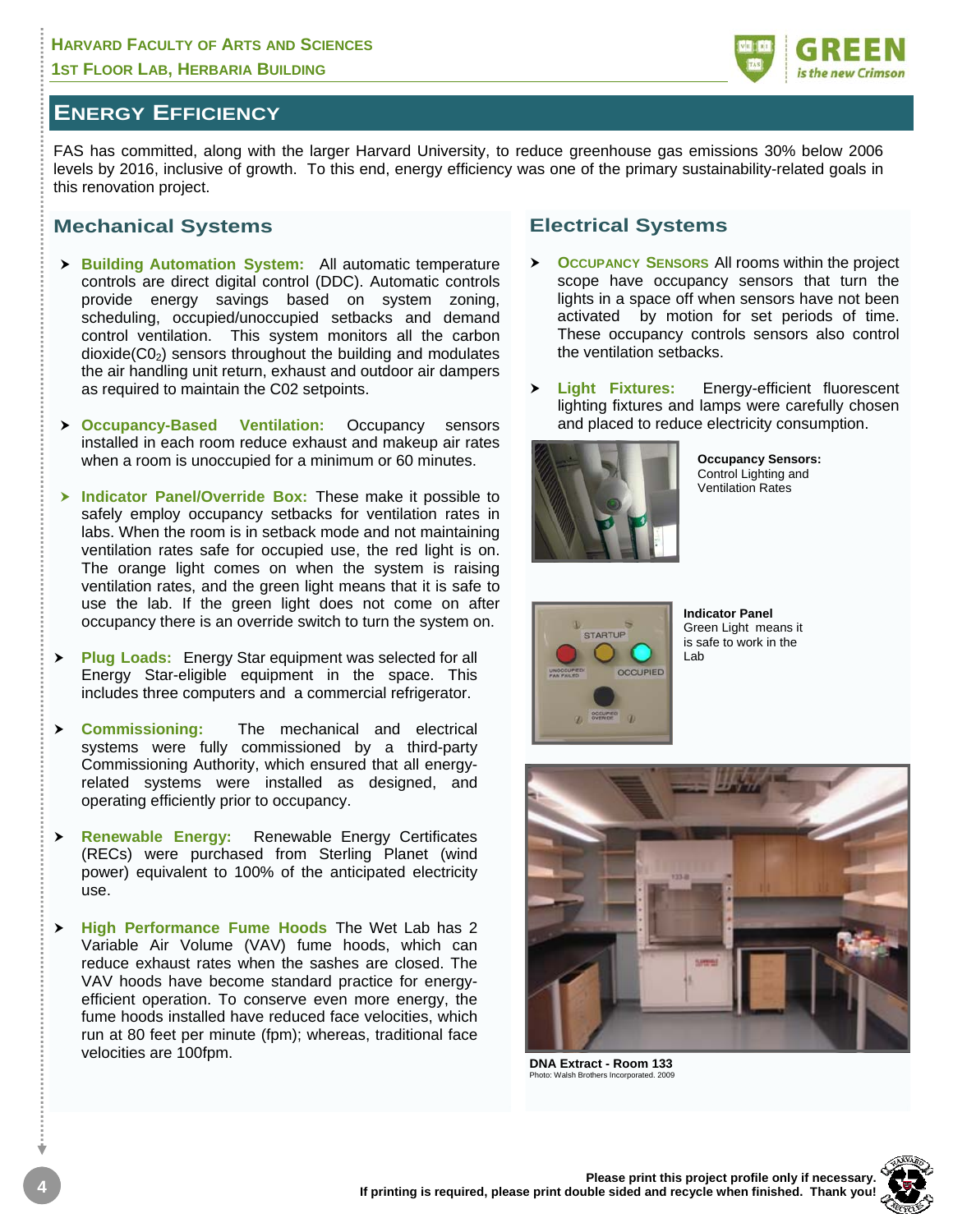

### **INDOOR ENVIRONMENTAL QUALITY**

The Harvard Faculty of Arts and Sciences and the Organismic & Evolutionary Biology (OEB) Department are committed to providing a healthy indoor environment for all occupants. The project team was careful to maintain healthy indoor air quality during construction and to also ensure the space is designed to promote healthy indoor air quality during

**Indoor Air Quality During Construction:** The building maintained occupancy throughout construction. Thus, a comprehensive indoor air quality management plan was implemented during construction to maintain healthy indoor air quality. For example, all grills and vents were sealed and a HEPA Filtration unit maintained negative pressure to keep any construction debris from migrating into occupied spaces.

Only products with **Low or No VOC Content** were used in the Herbaria project. Volatile Organic Compounds (VOCs) are chemical compounds and known carcinogens found in many construction materials, and are considered detrimental to indoor air quality. Reducing the use of VOCs whenever possible improves indoor air quality and consequently occupant health and productivity. VOC limits are set by Green Seal standards and the South Coast Air Quality Management District Rules #1168 and #1113.

- <sup>h</sup>**COMPOSITE WOOD AND LAMINATE ADHESIVES:** There is no added Urea Formaldehyde in any of the products used.
- <sup>h</sup>**LOW EMITTING MATERIALS, SYSTEMS FURNITURE AND SEATING: :** Steelcase Think® Chairs are SCS Indoor Advantage™ Gold.
- **PAINTS AND COATINGS | ADHESIVES AND SEALANTS: All interior paints used in the project** have 0 VOC Content.

| Product<br>Category     | <b>Product &amp; Manufacturer</b>                                                                        | <b>VOC Content</b><br>(g/l) | <b>VOC Limit</b><br>(g/l) | <b>Standard</b>   |
|-------------------------|----------------------------------------------------------------------------------------------------------|-----------------------------|---------------------------|-------------------|
| Paints &<br>Coatings    | > Pittsburgh Paints Pure Performance <sup>®</sup> Interior<br>Eggshell Latex Paint (PPG Industries, Inc) | 0.0                         | 100.0                     | Green Seal. GS-11 |
|                         | Speedhide <sup>®</sup> Super Tech <sup>®</sup> WB Acrylic Dry<br>Fog (PPG Industries, Inc)               | 30.0                        | 400.0                     | SCAOMD Rule #1113 |
| Adhesives &<br>Sealants | > Armstrong S-700 Thin Spread Floor Adhesive                                                             | 0.0                         | 50                        | SCAOMD Rule #1168 |
|                         | Tremsil 200. General Construction Grade<br>Silicone Sealant                                              | 35.0                        | 250                       | SCAOMD Rule #1168 |



IAQ Management Housekeeping: Protection of porous building materials prior to installation.



IAQ Management HVAC Protection: Ductwork kept sealed before installation



Low VOC Sealants Design Polymerics DP1010 Water Based Duct Sealant





**Lighting Control:** The large wet lab is divided into multiple lighting zones to allow lighting to be switched to suite the task within the zone. The lighting controls consist of 3-way and 4-way switches to allow occupants to control the lighting as they enter/exit the zone.

**Thermal Comfort Survey:** To ensure comfort, occupants will be surveyed about their thermal comfort at least once per season. FAS Operations will adjust the heating or cooling in the project space as needed.



**Main Wet Lab**  s Incorporated. 2009